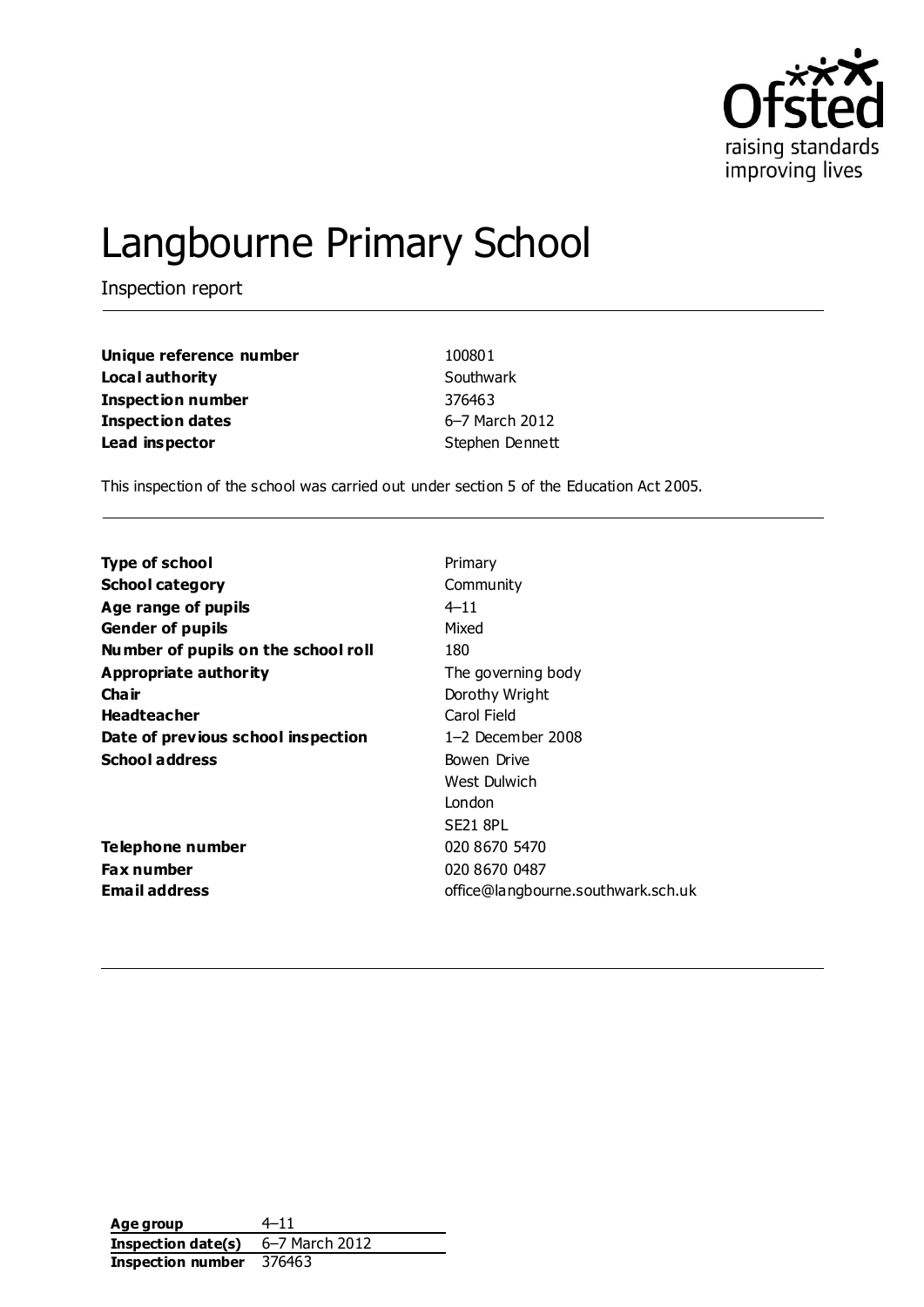

You can use Parent View to give Ofsted your opinion on your child's school. Ofsted will use the information parents and carers provide when deciding which schools to inspect and when.

You can also use Parent View to find out what other parents a nd carers think about schools in England. You can visit www.parentview.ofsted.gov.uk, or look for the link on the main Ofsted website: www.ofsted.gov.uk

The Office for Standards in Education, Children's Services and Skills (Ofsted) regulates and inspects to achieve excellence in the care of children and young people, and in education and skills for learners of all ages. It regulates and inspects childcare and children's social care, and inspects the Children and Family Court Advisory Support Service (Cafcass), schools, colleges, initial teacher training, work-based learning and skills training, adult and community learning, and education and training in prisons and other secure establishments. It assesses council children's services, and inspects services for looked after children, safeguarding and child protection.

Further copies of this report are obtainable from the school. Under the Education Act 2005, the school must provide a copy of this report free of charge to certain categories of people. A charge not exceeding the full cost of reproduction may be made for any other copies supplied.

If you would like a copy of this document in a different format, such as large print or Braille, please telephone 0300 123 4234, or email enquiries@ofsted.gov.uk.

You may copy all or parts of this document for non-commercial educational purposes, as long as you give details of the source and date of publication and do not alter the information in any way.

To receive regular email alerts about new publications, including survey reports and school inspection reports, please visit our website and go to 'Subscribe'.

Piccadilly Gate Store St **Manchester** M1 2WD

T: 0300 123 4234 Textphone: 0161 618 8524 E: enquiries@ofsted.gov.uk W: www.ofsted.gov.uk



© Crown copyright 2012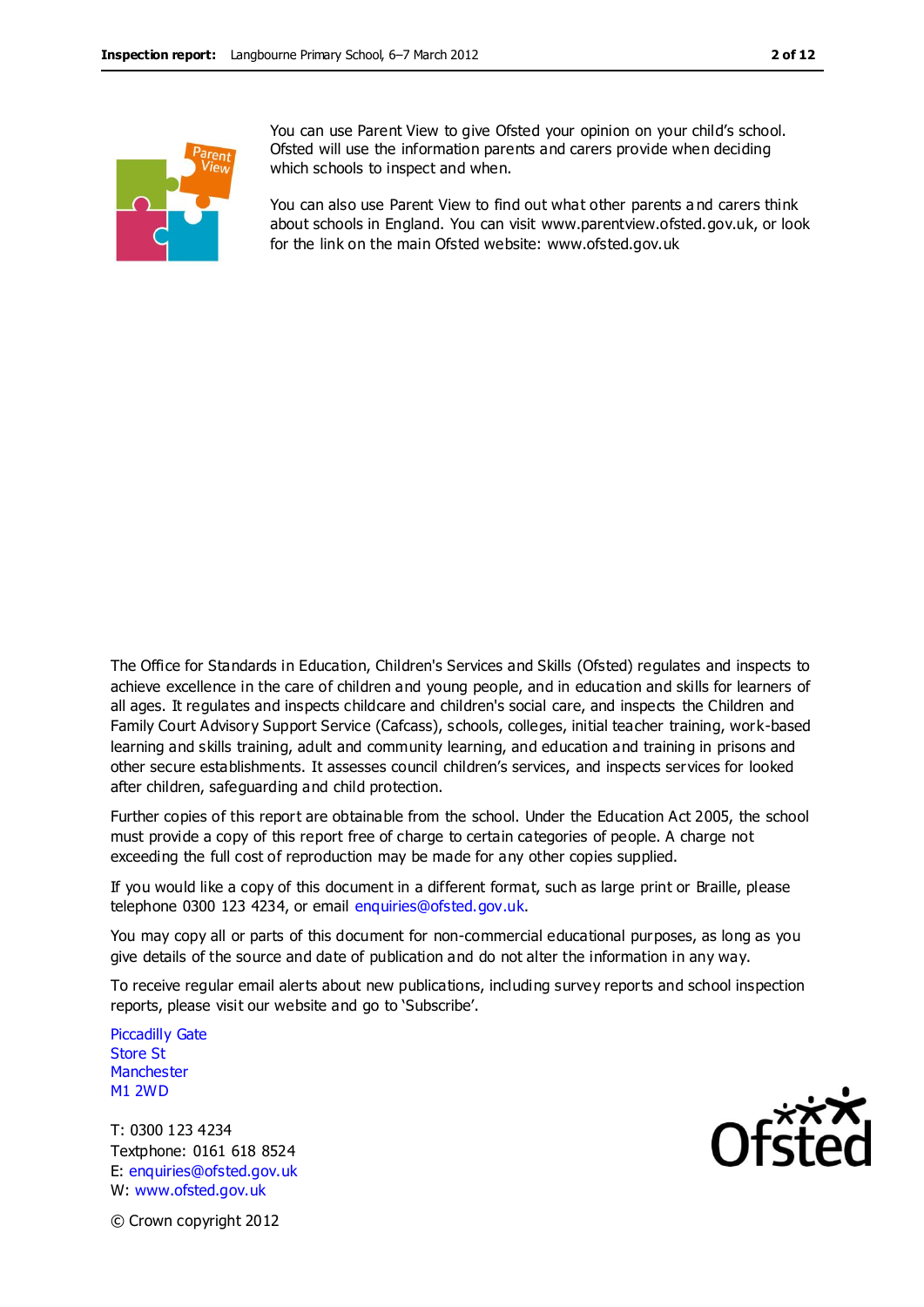## **Introduction**

Inspection team

| Stephen Dennett | Additional inspector |
|-----------------|----------------------|
| Julie Sackett   | Additional inspector |

This inspection was carried out with two days' notice. Inspectors visited twelve lessons, observed seven teachers and held meetings with members of the governing body, staff and groups of pupils. Inspectors took account of the responses to the online questionnaire (Parent View) in planning the inspection, observed the school's work, and looked at policies, pupils' books, safeguarding records and evidence of the monitoring of teaching and learning. The team examined 34 questionnaires from parents and carers, 105 from pupils in Key Stage 2 and 16 from staff.

## **Information about the school**

Langbourne is a smaller than average-sized primary school. The proportion of pupils of minority ethnic heritage is well-above average. The largest group represented is Black African, closely followed by Black Caribbean and White British; there are other small groups of mixed race and Asian origin. The precentage of pupils who speak English as an additional language is well-above average. The proportion of disabled pupils and those with special educational needs, including those with statements of special education needs, is well-above average. The proportion of pupils known to be eligible for free school meals is also well-above average. The school meets current government floor standards, which set the minimum expectations for pupils' attainment and progress. An after-school club run by the local authority uses the same premises and was inspected separately. Amongst others, the school has achieved the Eco Schools Silver Award.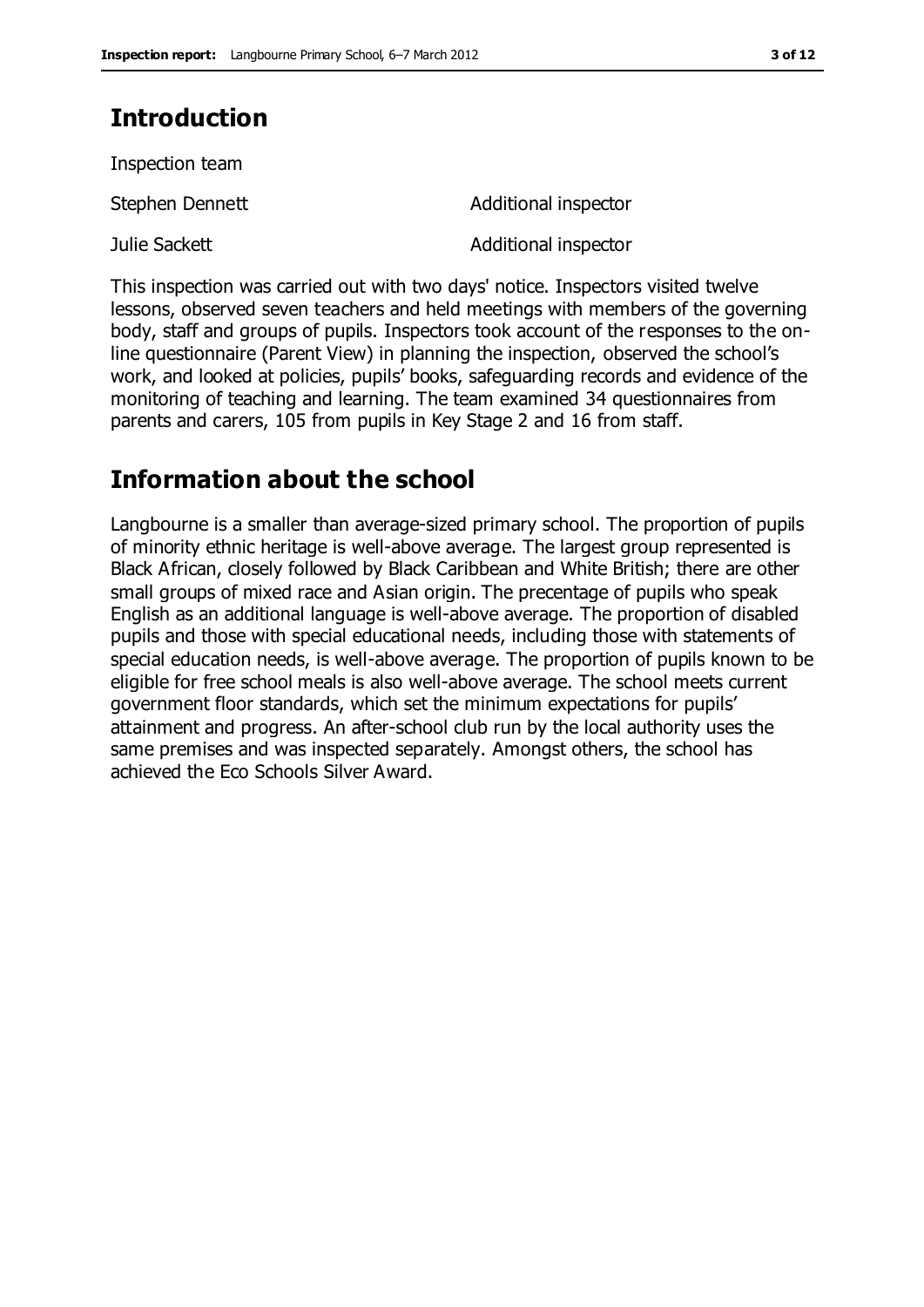## **Inspection judgements**

| <b>Overall effectiveness</b>          |  |
|---------------------------------------|--|
|                                       |  |
| <b>Achievement of pupils</b>          |  |
| <b>Quality of teaching</b>            |  |
| <b>Behaviour and safety of pupils</b> |  |
| <b>Leadership and management</b>      |  |

### **Key findings**

- This is a good school. Standards have improved since the last inspection and continue to rise; nearly all pupils are making good progress in relation to their starting points; teaching is effective; and pupils' behaviour is almost always good. Overall effectiveness is not outstanding because the proportion of outstanding teaching is not yet high enough and, as a result, pupils are not making rapid and sustained progress across the school. Standards at the end of Year 2 are below average, particularly in speaking and writing. In addition, there is a need to eliminate the very few incidents of low-level disruption in lessons.
- Pupils' achievement is good. Groups of pupils, including those from different ethnic backgrounds, make good progress because their individual needs are met effectively. The school has successfully narrowed the gaps in achievement between different groups. At the end of Year 6, pupils' attainment in all subjects is broadly average.
- Teaching is good. Teachers plan challenging activities tailored suitably to pupils' ability levels. Assessment is used effectively to track pupils' progress and to identify targets for improvement.
- Behaviour is good and has improved greatly since the last inspection. Pupils have positive attitudes to learning and all say they enjoy school very much. Their behaviour is mainly good and some is outstanding. However, very occasionally, a very small minority of pupils are not engaged in lessons and this can result in low-level disruption. Attendance is above average and has improved over the last two years.
- The headteacher provides robust and clear leadership to the school, which is focused resolutely on raising standards. Staff and the governing body share the drive for improvement, with the result that the school has improved substantially since the last inspection. Rigorous monitoring of teaching and effective performance management by senior managers have led to improvements in the quality of teaching, which in turn are resulting in pupils' accelerating progress and rising standards.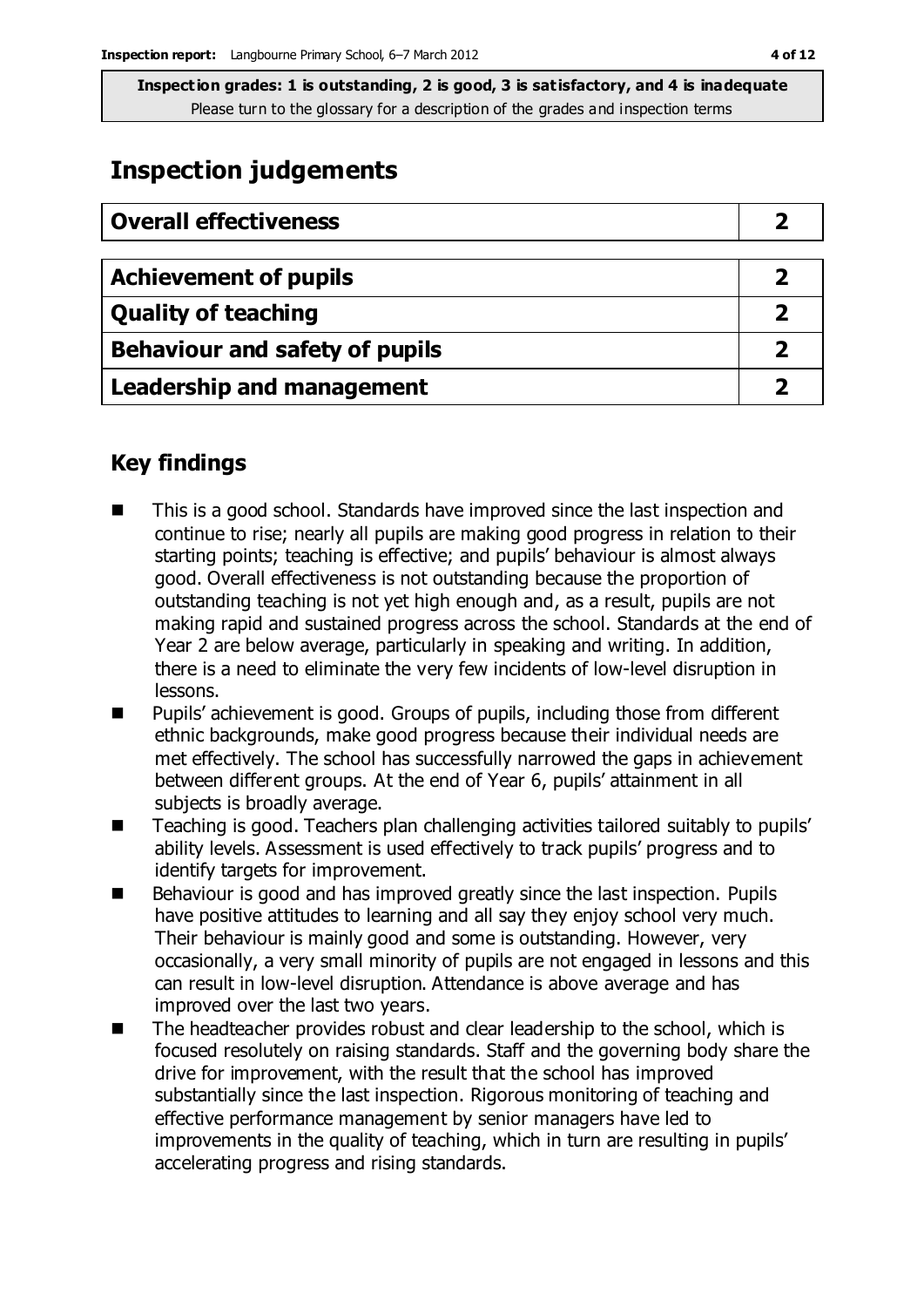#### **What does the school need to do to improve further?**

- Increase the proportion of outstanding teaching and raise standards at Key Stage 1 by ensuring that teachers give pupils more opportunities to practise and develop their speaking and writing skills.
- Eliminate the very few instances of non-engagement and low-level disruption in lessons by reinforcing the school's clear behaviour policy continually and providing additional support for those pupils who have difficulty in managing their own behaviour.

#### **Main report**

#### **Achievement of pupils**

Children's skills on entry to the Reception class are typically well below expectations for their age, especially in communication, language and literacy. Attainment in reading, writing and mathematics, for both boys and girls, is below average at the end of Year 2 and broadly average at the end of Year 6. Pupils' language and writing skills are well-below average in Key Stage 1. From their starting points, which are often very low, the great majority of pupils, including disabled pupils and those who have special educational needs, makes good progress through the school. Pupils known to be eligible for free school meals do as well as their peers. Although the performance of boys was previously below that of girls, especially in writing, the gap has now been narrowed considerably and boys are making better progress overall. Some previous underachievement by Black Caribbean pupils has also been tackled and, as a result of the more-engaging curriculum, most are making good progress. Pupils who speak English as an additional language make good progress in their acquisition of English, as well as in the development of their key skills.

Progress in almost all the lessons observed was at least good. Pupils enjoy learning and teachers plan work that they find motivating. Pupils have growing levels of confidence and independence and they take pride in assessing and evaluating their own work. Levels of concentration are usually good, leading to accelerated learning. This was particularly true in a good lesson on phonics (letters and the sounds they make) in Year 2, when the pupils demonstrated a secure grasp of groups of the letter sounds being taught. They persevered well and helped each other to write correct sentences using words with those sound patterns. In another lesson, pupils in Year 6 made good progress in writing because of engaging activities, such as writing down questions to ask different characters in the poem 'The Highwayman'. They show a growing vocabulary and many have well-developed, neat handwriting.

Children in the Early Years Foundation Stage settle quickly into school life and make good progress in all areas of learning, although, because of their low starting points, their attainment is still below expectations by the time they enter Year 2, particularly in writing. Children's speaking skills are often very limited, although improving as a result of effective teaching. In a good literacy lesson, children enjoyed working on an imaginary interview of Little Red Riding Hood. They discussed the kind of questions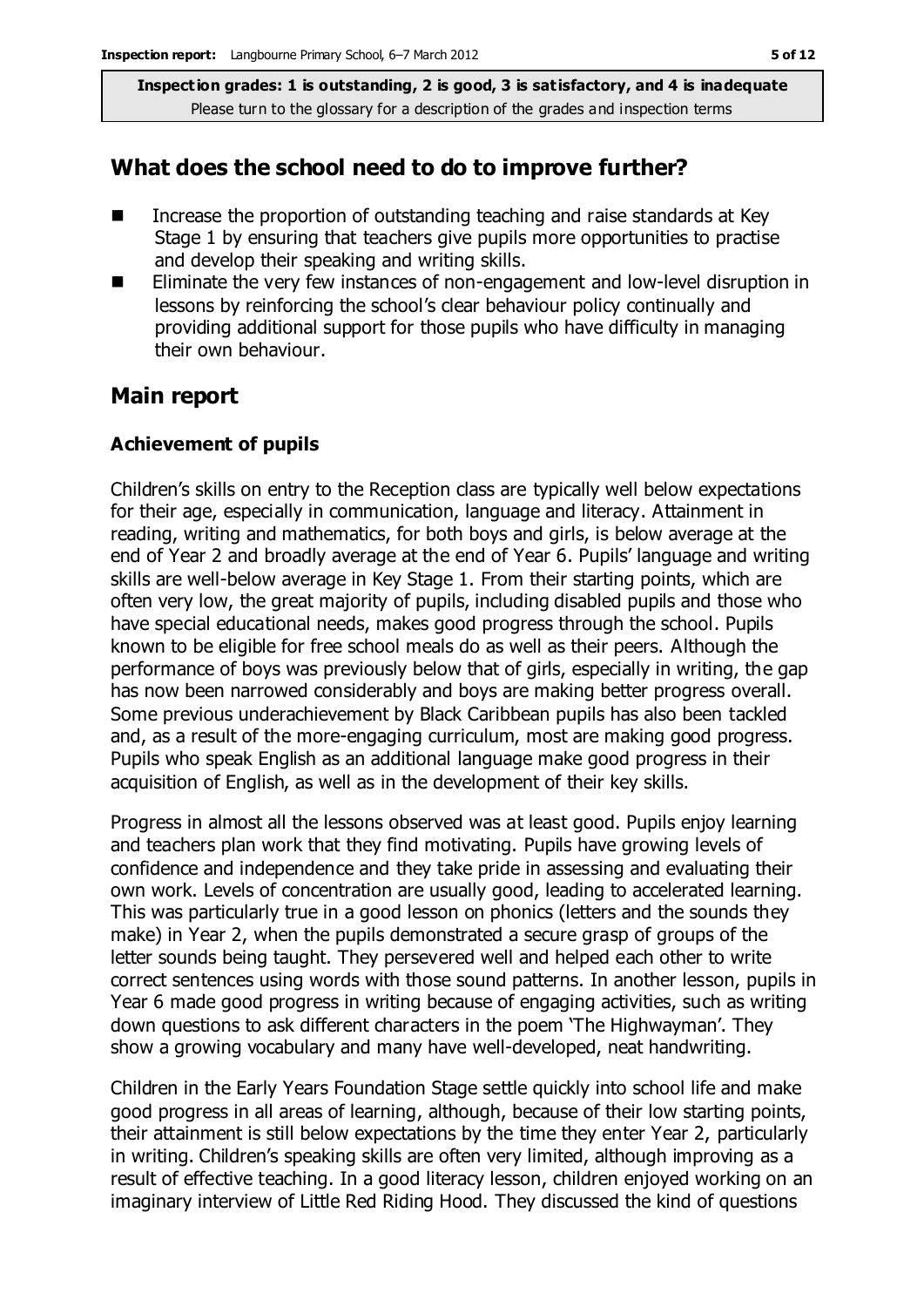they could ask her, such as, 'What did you do when you couldn't see Granny?' Pupils' standards of reading at the ends of Year 2 are below average, but improving rapidly. By the end of Year 6 attainment in reading is broadly average. The older pupils say that they enjoy reading and selecting their own books from the school library.

Almost all parents and carers responding to the questionnaire feel that the school meets their children's needs, that their children are making good progress, and that the school helps them to support their child's learning well. Inspection findings support these positive views.

#### **Quality of teaching**

The work planned by nearly all teachers makes good use of their knowledge of the pupils' attainment to ensure it is appropriately challenging for all. Clear links are made between different areas of the curriculum as part of topics and pupils' spiritual, moral, social, and cultural development benefits as a result. In most of the lessons observed, the pupils were clear about what they would learn and the small steps by which they could measure their own progress; this is assisted by teachers' good marking, with helpful comments on how pupils could improve their work. Teachers plan interesting activities that successfully motivate pupils and the pupils are encouraged to take pride in all of their work. Teachers and teaching assistants work together effectively to support all pupils, but especially disabled pupils and those with special educational needs. Teachers use a good range of teaching methods and make effective use of interactive whiteboards to engage pupils in learning. However, occasionally, opportunities are missed to develop pupils' spoken language and writing skills, especially at Key Stage 1. In other respects, the impact of the planned curriculum on teaching is good. The school makes good use of the school site to enhance pupils' learning, including a well-designed outdoor classroom. Teachers promote pupils' personal development well through the effective use of philosophy to get pupils to reflect on their own and others' opinions. Through teachers' high expectations, most pupils have a good appreciation of right and wrong and how to behave appropriately with other children and adults. Pupils have a good grasp of environmental issues through writing about topics such as saving whales and the importance of recycling as part of the Eco Schools Award scheme.

An overwhelming proportion of parents and carers feel that their children are taught well and are prepared for the next stage of their education. The inspection findings support this view fully. One parent wrote, 'I have had three children at this school … and they have all been happy and achieved well … because the staff are great.'

#### **Behaviour and safety of pupils**

Behaviour has improved dramatically since the previous inspection and is now good. Pupils' enjoyment of school is demonstrated by above-average attendance and their positive attitudes to learning. The pupils are very welcoming and interested in visitors. The way they behave in lessons and around school is usually at least good. However, on rare occasions, some pupils have difficulty in managing their own behaviour and there is a very small amount of low-level disruption as a result in a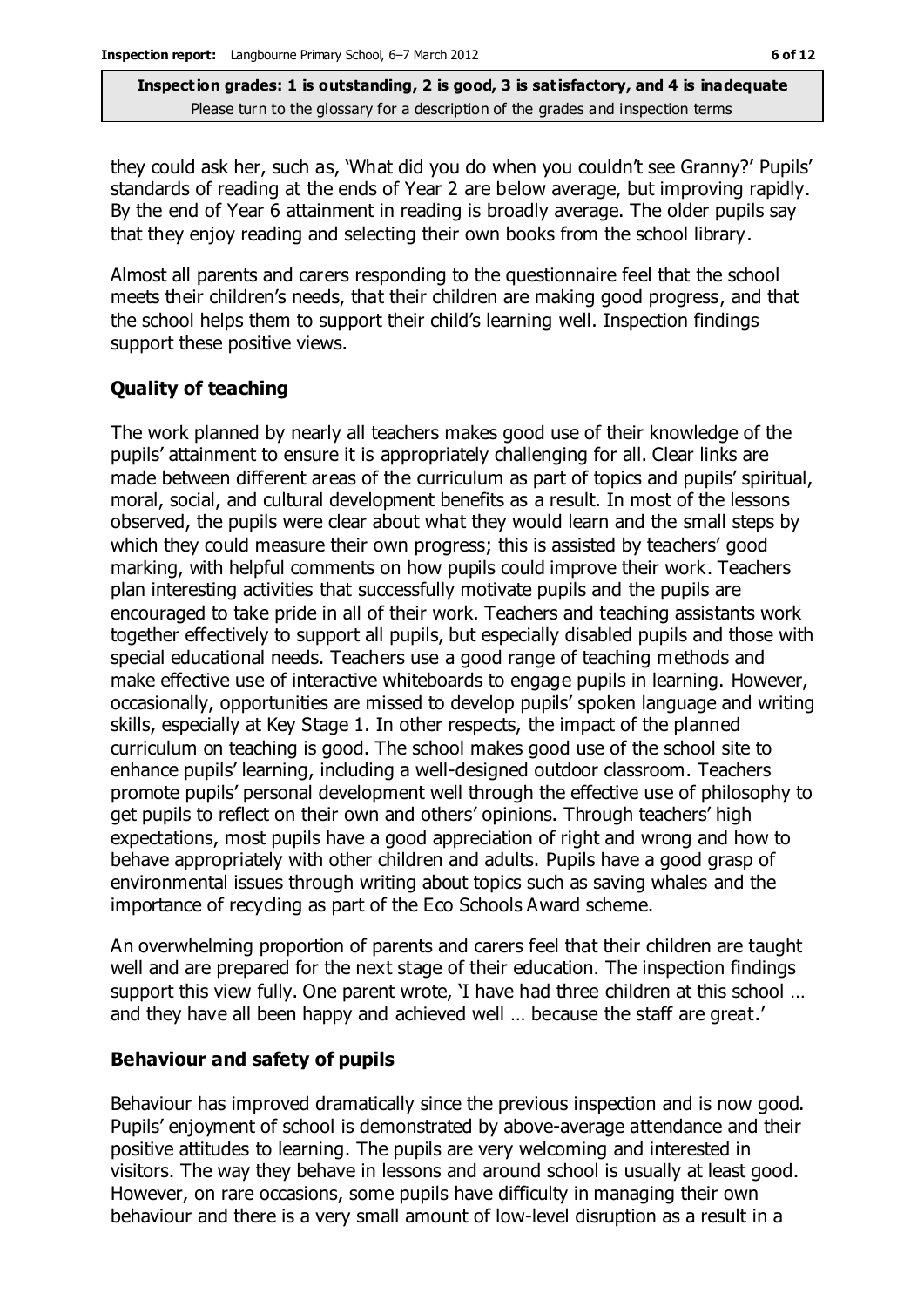few lessons. Most pupils show consideration for others and work and play together harmoniously. School records indicate that there have been very few incidents of bullying or racism in the last two years; this represents an improvement from previously, when there was some incidence of homophobic bullying. This has now been eliminated completely. Nearly all pupils agreed that bullying only happened very rarely, was seldom serious, and was dealt with promptly and effectively by the adults in school. Pupils were confident that they felt very safe at school and had a good awareness of possible dangerous situations. The school has ensured that pupils are well aware of safe and appropriate use of the internet and how to avoid cyber bullying.

Most parents and carers agreed that behaviour was good overall and bullying was handled effectively. However, a few said that they thought there was very occasional disruption to lessons. The inspection findings confirm these views.

#### **Leadership and management**

The headteacher has a clear vision that is shared by other senior managers, the governing body, and all staff. The quality of teaching has been improved since the last inspection through focused professional development, which has resulted in teachers raising their expectations of pupils. Nevertheless, senior leaders are aware of the need to ensure that all teachers focus consistently on the development of pupils' language skills. Leaders have identified correctly that boys, pupils known to be eligible for free school meals, and Black Caribbean pupils were underachieving and have worked successfully to close gaps in achievement, partly through redesigning the whole curriculum to meet all pupils' needs better, including these groups. The governing body has a clear view of the school's strengths and areas for improvement because of its active involvement and the rigour of the challenge it presents to the school. Areas for improvement from the last inspection have been tackled successfully and, as a result, standards at the end of Key Stage 2 have risen from well-below average to broadly average. The school's self-evaluation is focused clearly on the correct priorities and stems from an effective programme of monitoring and evaluation. Consequently, the school has a good capacity for sustained improvement.

The curriculum is good because it meets the needs of pupils well and is playing a major part in engaging them in learning. It has been effectively reviewed to create opportunities for more links across all subject areas. The curriculum is also providing a good platform for promoting pupils' spiritual, moral, social, and cultural development effectively, especially through the focus on developing pupils' thinking and language skills. Their cultural development has been enhanced particularly through an arts week and a school carnival. Music is also a strong feature of the curriculum.

The school is successful in promoting equality of opportunity and tackling discrimination. It has systems for identifying groups and individuals who need additional support and has proved successful in providing appropriate strategies to accelerate their learning. Safeguarding procedures meet statutory requirements. All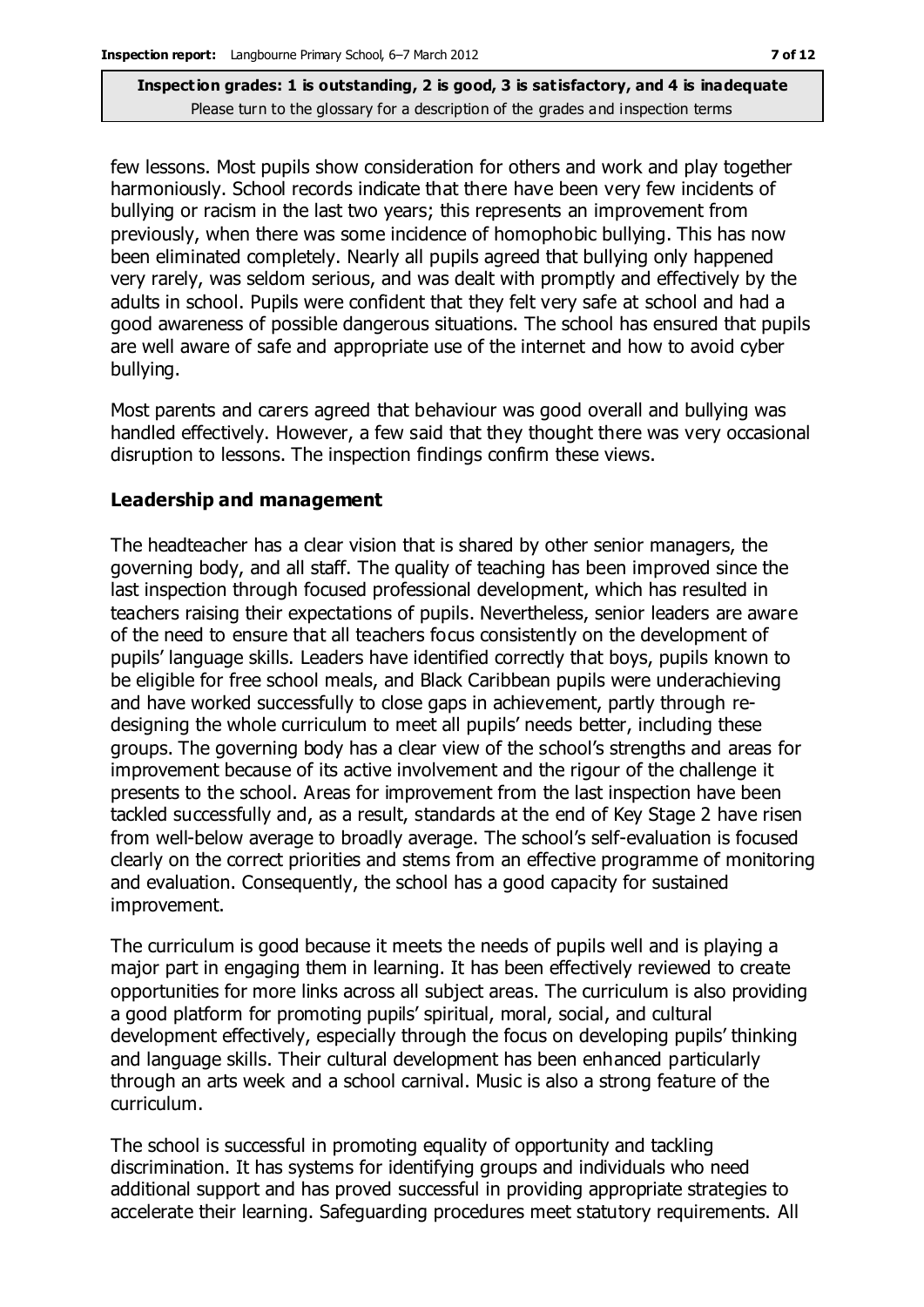the parents and carers are happy that the children feel safe at school. Nearly all parents and carers say that the school keeps them well informed and responds well to any concerns raised.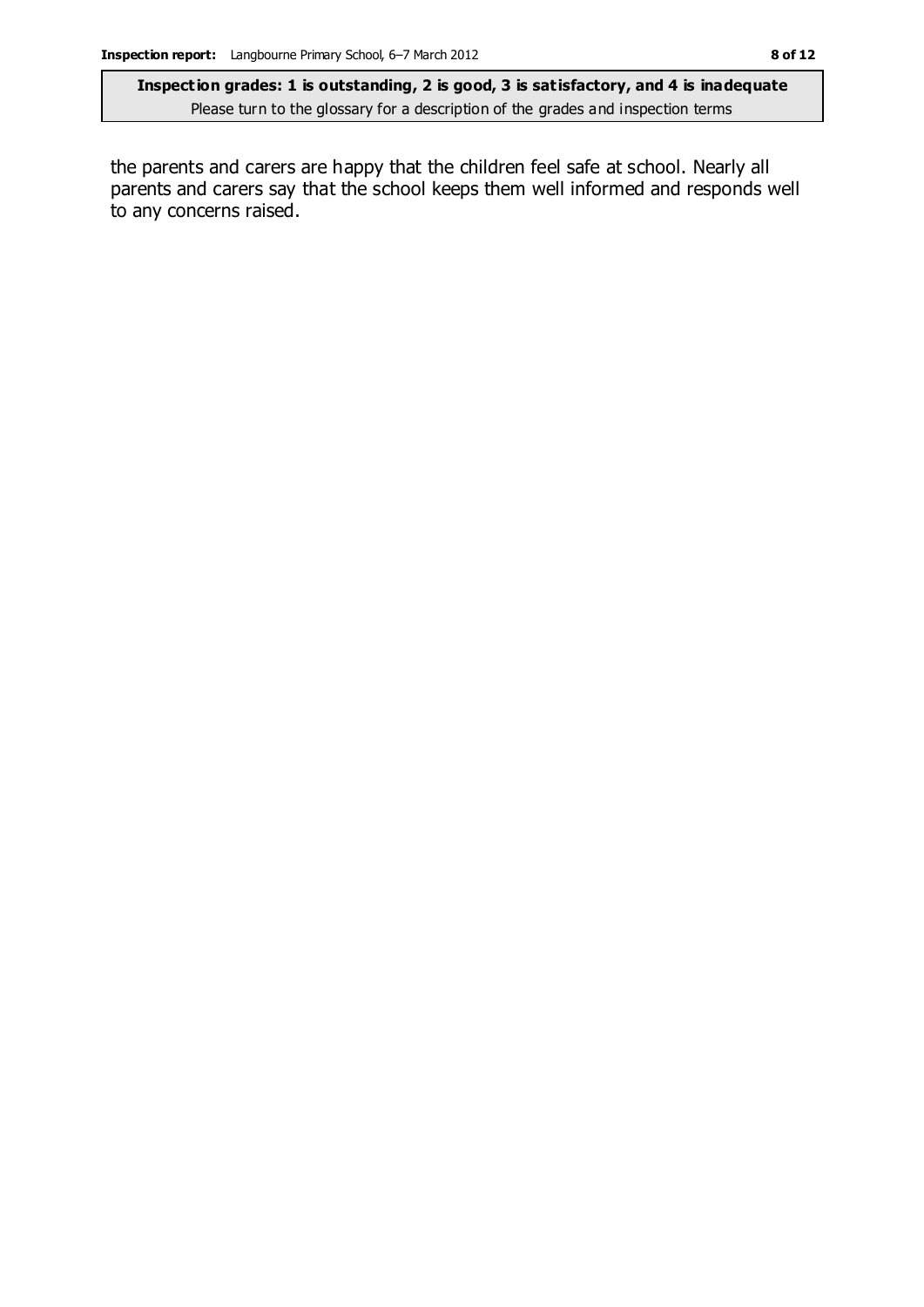# **Glossary**

## **What inspection judgements mean**

| Grade   | <b>Judgement</b> | <b>Description</b>                                            |
|---------|------------------|---------------------------------------------------------------|
| Grade 1 | Outstanding      | These features are highly effective. An outstanding           |
|         |                  | school provides exceptionally well for all its pupils' needs. |
| Grade 2 | Good             | These are very positive features of a school. A school        |
|         |                  | that is good is serving its pupils well.                      |
| Grade 3 | Satisfactory     | These features are of reasonable quality. A satisfactory      |
|         |                  | school is providing adequately for its pupils.                |
| Grade 4 | Inadequate       | These features are not of an acceptable standard. An          |
|         |                  | inadequate school needs to make significant                   |
|         |                  | improvement in order to meet the needs of its pupils.         |
|         |                  | Ofsted inspectors will make further visits until it           |
|         |                  | improves.                                                     |

## **Overall effectiveness of schools**

|                         | Overall effectiveness judgement (percentage of schools) |      |                     |                   |
|-------------------------|---------------------------------------------------------|------|---------------------|-------------------|
| <b>Type of school</b>   | <b>Outstanding</b>                                      | Good | <b>Satisfactory</b> | <b>Inadequate</b> |
| Nursery schools         | 46                                                      | 46   |                     |                   |
| Primary schools         |                                                         | 47   | 40                  |                   |
| Secondary<br>schools    | 14                                                      | 38   | 40                  |                   |
| Special schools         | 28                                                      | 48   | 20                  |                   |
| Pupil referral<br>units | 15                                                      | 50   | 29                  |                   |
| All schools             |                                                         | 46   | 38                  |                   |

New school inspection arrangements have been introduced from 1 January 2012. This means that inspectors make judgements that were not made previously.

The data in the table above are for the period 1 September 2010 to 31 August 2011 and represent judgements that were made under the school inspection arrangements that were introduced on 1 September 2009. These data are consistent with the latest published official statistics about maintained school inspection outcomes (see www.ofsted.gov.uk).

The sample of schools inspected during 2010/11 was not representative of all schools nationally, as weaker schools are inspected more frequently than good or outstanding schools.

Primary schools include primary academy converters. Secondary schools include secondary academy converters, sponsor-led academies and city technology colleges. Special schools include special academy converters and non-maintained special schools.

Percentages are rounded and do not always add exactly to 100.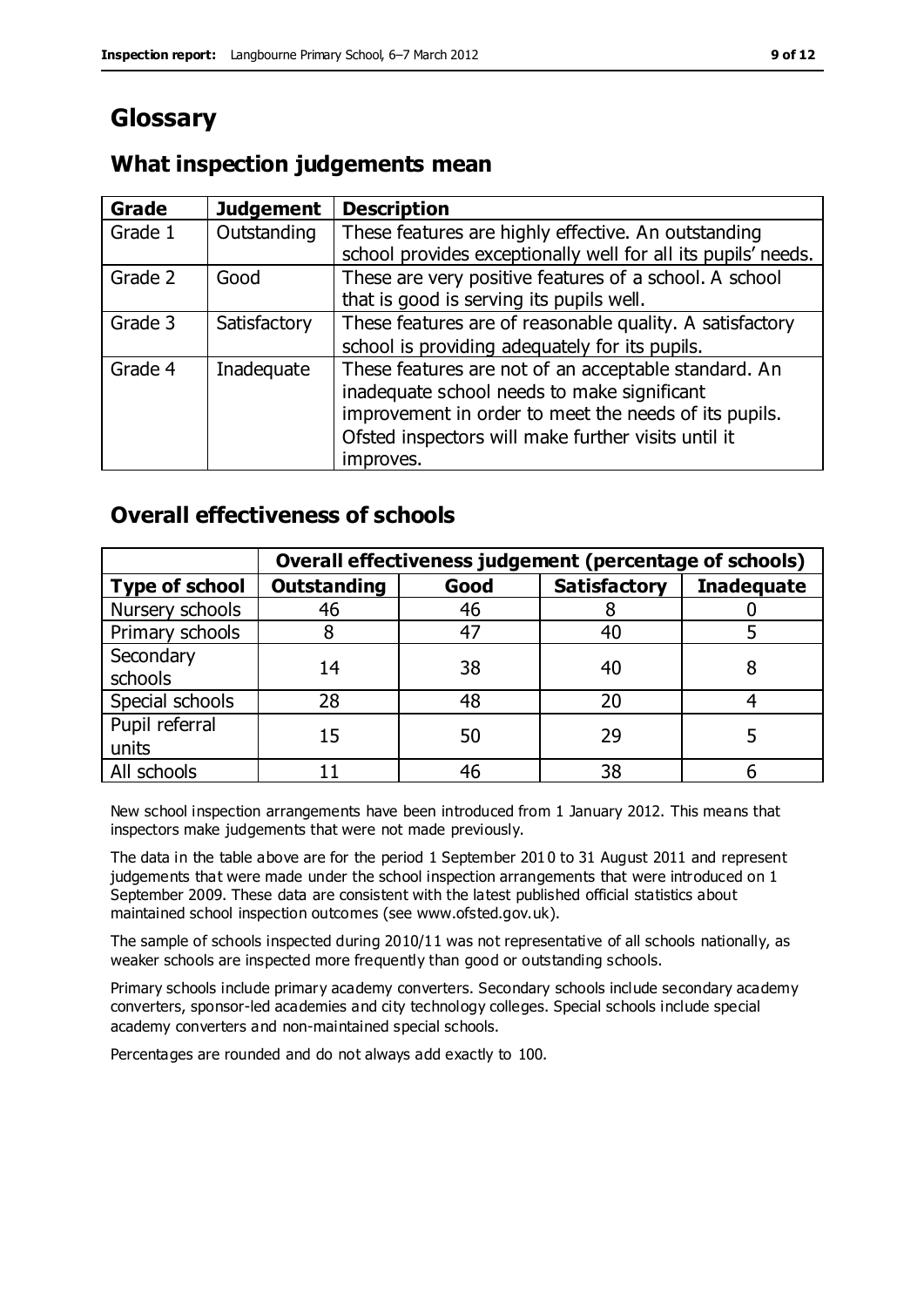# **Common terminology used by inspectors**

| Achievement:                  | the progress and success of a pupil in their<br>learning and development taking account of their<br>attainment.                                                                                                        |
|-------------------------------|------------------------------------------------------------------------------------------------------------------------------------------------------------------------------------------------------------------------|
| Attainment:                   | the standard of the pupils' work shown by test and<br>examination results and in lessons.                                                                                                                              |
| Attendance                    | the regular attendance of pupils at school and in<br>lessons, taking into account the school's efforts to<br>encourage good attendance.                                                                                |
| <b>Behaviour</b>              | how well pupils behave in lessons, with emphasis<br>on their attitude to learning. Pupils' punctuality to<br>lessons and their conduct around the school.                                                              |
| Capacity to improve:          | the proven ability of the school to continue<br>improving based on its self-evaluation and what<br>the school has accomplished so far and on the<br>quality of its systems to maintain improvement.                    |
| Leadership and management:    | the contribution of all the staff with responsibilities,<br>not just the governors and headteacher, to<br>identifying priorities, directing and motivating staff<br>and running the school.                            |
| Learning:                     | how well pupils acquire knowledge, develop their<br>understanding, learn and practise skills and are<br>developing their competence as learners.                                                                       |
| <b>Overall effectiveness:</b> | inspectors form a judgement on a school's overall<br>effectiveness based on the findings from their<br>inspection of the school.                                                                                       |
| Progress:                     | the rate at which pupils are learning in lessons and<br>over longer periods of time. It is often measured<br>by comparing the pupils' attainment at the end of a<br>key stage with their attainment when they started. |
| Safety                        | how safe pupils are in school, including in lessons;<br>and their understanding of risks. Pupils' freedom<br>from bullying and harassment. How well the school<br>promotes safety, for example e-learning.             |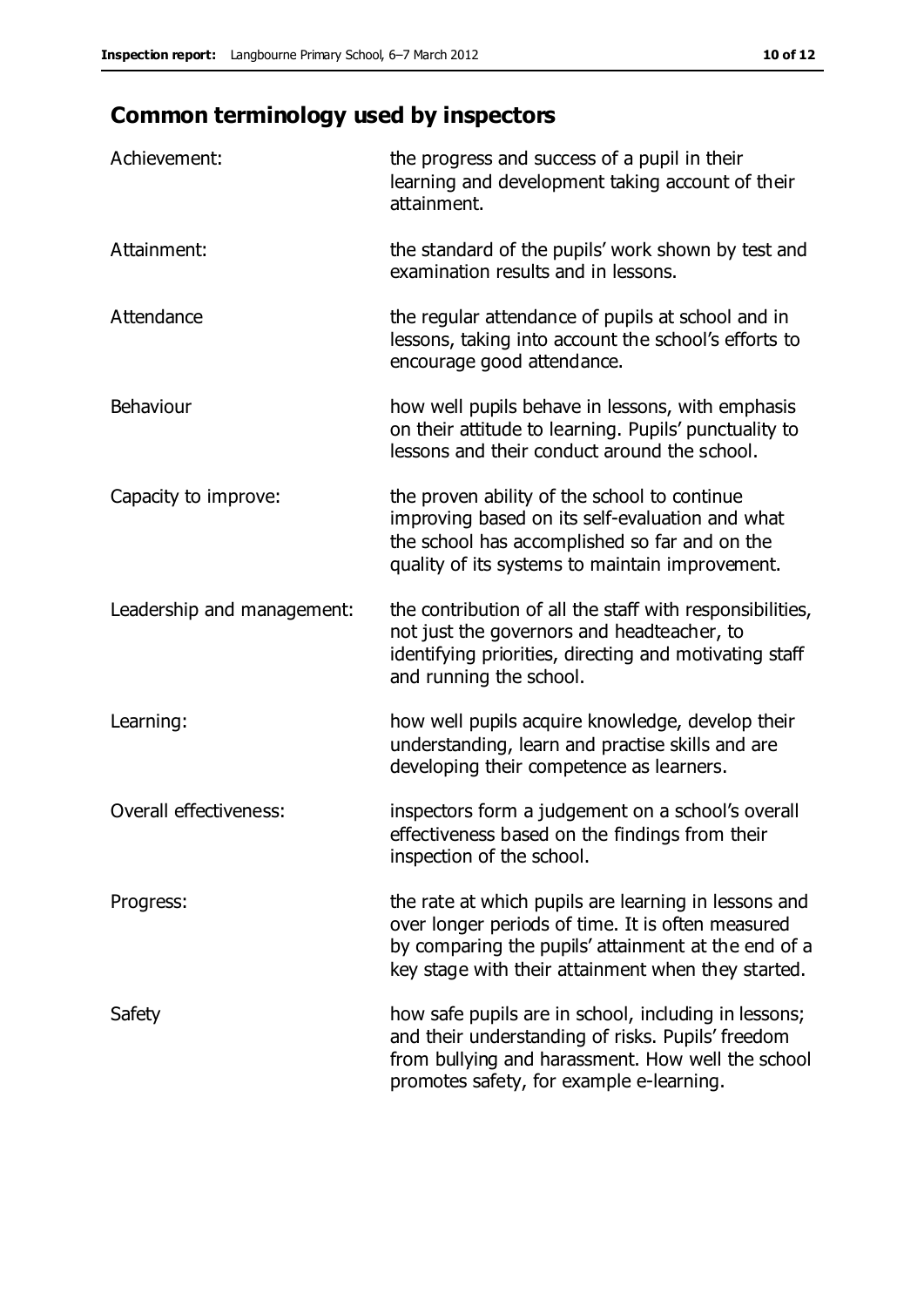#### **This letter is provided for the school, parents and carers to share with their children. It describes Ofsted's main findings from the inspection of their school.**



8 March 2012

Dear Pupils

#### **Inspection of Langbourne Primary School, London SE21 8PL**

Thank you for welcoming us on our recent visit. This letter is to tell you what we found out. We came to see how well you are all learning and we enjoyed our two days at your happy and friendly school. Thank you for talking to us about your work and what it is like to be a pupil at your school.

We think that your school is good and has improved over the last few years. You are taught well and you make good progress in reading, writing, and mathematics. Teaching is good and your teachers provide you with interesting lessons, which you all said you enjoy. The adults help you to grow up well, to learn how to keep safe, and to care for each other.

Your teachers and the school's governing body all want to make your school even better. We know that pupils in Key Stage 1 are trying hard, but you need to do even better, particularly in writing. We have asked your teachers to help you improve by giving you more opportunities to talk about what you can write and to express yourselves more clearly. You can help by listening carefully and writing as much as you can. Another thing we noticed was that, occasionally, a few of you lose interest in what you are learning and begin to disrupt the lesson. We have asked your teachers to help you behave better and manage your distractions. You can help by listening carefully, not calling out and concentrating all the time on what you should be doing.

For all of you, the important things are to carry on working hard, making your contribution to school life, and to continue growing into caring and responsible young people. You have all our best wishes for the future.

Yours sincerely

Stephen Dennett Lead inspector (on behalf of the inspection team)